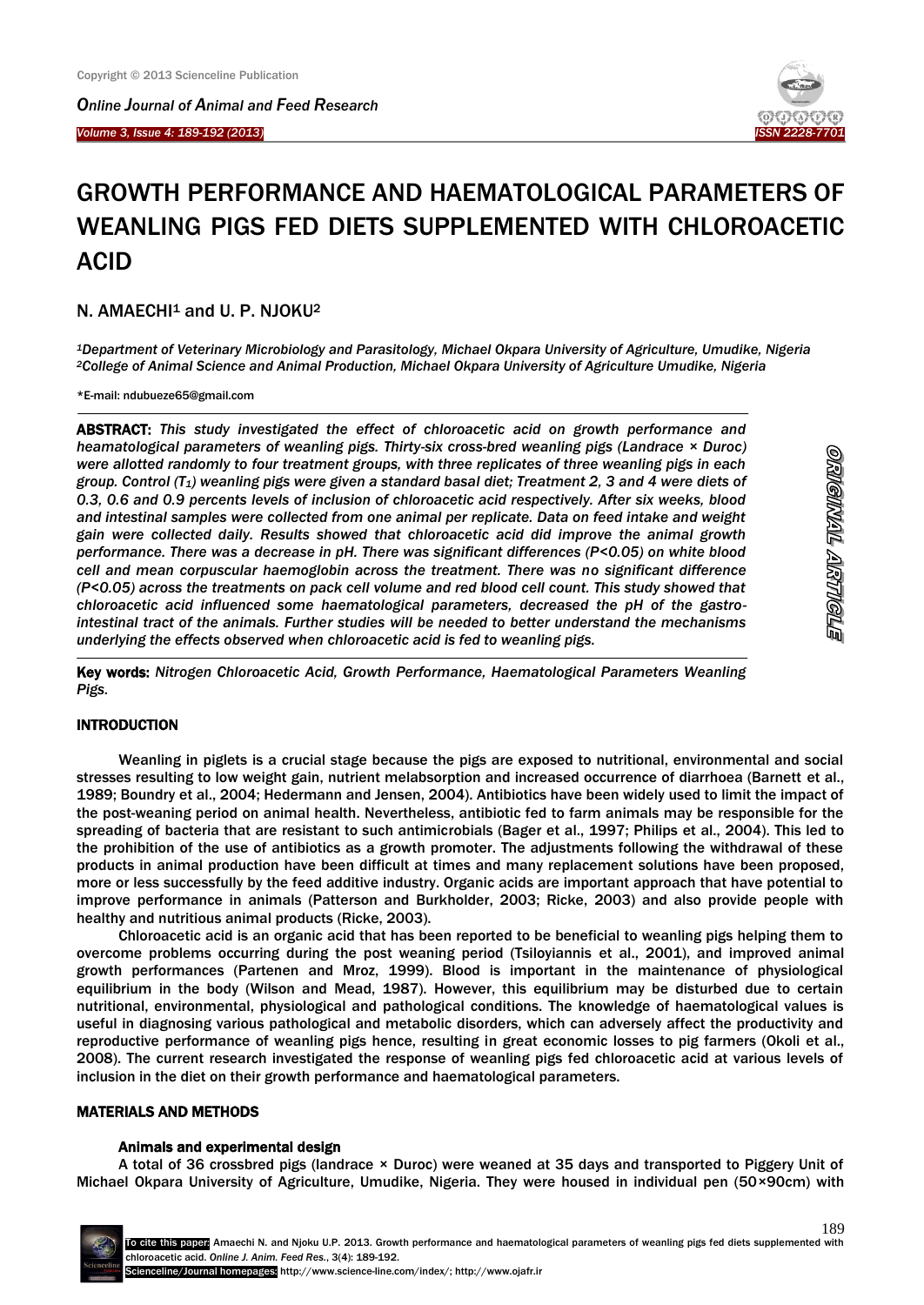free access to feed and drinking water for 42 days. The experimental design was complete randomized design (CRD). Data obtained were subjected to analysis of variance (ANOVA) and means were separated using Duncan Multiple Range Test as described by Steel and Torrie (1980). The criteria for significance were a probability of 0.05. After a 7 days adaptation period during which all piglets received the same based diet, the pigs  $(8\pm 2kg)$  of body weight) were divided into 4 groups (9 animals per group) that were homogenous for weight and sex. The pigs received 1 of 4 diet treatments, consisting of the base diet with (a) no addition (control diet), or with the addition of chloroacetic acid at (b) 0.3%, (c) 0.6% and (d) 0.9%. All diets were formulated to provide the same amount of energy, protein, essential amino acids, calcium and phosphorous. Feed and water were provided on an *ad libitum*  basis. Composition of the experimental diets is reported in Table 1.

| <b>Table 1 - Percentage composition of experimental diets</b> |                           |                  |                  |                  |  |
|---------------------------------------------------------------|---------------------------|------------------|------------------|------------------|--|
| <b>Ingredients</b>                                            | <b>Experimental diets</b> |                  |                  |                  |  |
|                                                               | <b>CHLA 0.0%</b>          | <b>CHLA 0.3%</b> | <b>CHLA 0.6%</b> | <b>CHLA 0.9%</b> |  |
| <b>Maize</b>                                                  | 25.00                     | 25.00            | 25.00            | 25.00            |  |
| Maize offal                                                   | 10.00                     | 10.00            | 10.00            | 10.00            |  |
| Brewers dry grain                                             | 15.00                     | 15.00            | 15.00            | 15.00            |  |
| Groundnut cake                                                | 8.00                      | 8.00             | 8.00             | 8.00             |  |
| Palm kernel cake                                              | 6.00                      | 6.00             | 6.00             | 6.00             |  |
| Wheat offal                                                   | 27.3                      | 27.3             | 27.3             | 27.3             |  |
| Sova meal                                                     | 5.00                      | 5.00             | 5.00             | 5.00             |  |
| <b>Methionine</b>                                             | 0.1                       | 0.1              | 0.1              | 0.1              |  |
| Lysine                                                        | 0.1                       | 0.1              | 0.1              | 0.1              |  |
| <b>Bone meal</b>                                              | 3.0                       | 3.0              | 3.0              | 3.0              |  |
| <b>Salts</b>                                                  | 0.25                      | 0.25             | 0.25             | 0.25             |  |
| Vit (mineral premix)                                          | 0.25                      | 0.25             | 0.25             | 0.25             |  |
| <b>Total composition</b>                                      | 100                       | 100              | 100              | 100              |  |
| <b>Calculated nutrient content</b>                            |                           |                  |                  |                  |  |
| Crude protein %                                               | 19.521                    | 19.521           | 19.521           | 19.521           |  |
| ME (Kcal/kg)                                                  | 2432.71                   | 2432.71          | 2432.71          | 2432.71          |  |
| <b>Chloroacetic acid</b>                                      | 0%                        | 0.3%             | 0.6%             | 0.9%             |  |

## Data Collection

pH determination: To determine the pH, 10g of gut content from stomach, duodenum, jejunum, caecum and rectum were collected aseptically on 90ml sterilized physiological saline (1:10 dilution) Al-Natour and Alshawabkeh, 2005) and pH were determined.

Blood sample: At the end of the experiment, three pigs were randomly selected per treatment group and bled from a punctured jugular vein. The samples for haematological analysis were collected in bottles containing ethylene diamine tetracetic acid (EDTA) at 1.5 mg/ml of blood as anti coagulant for the determination of haematological indices of interest such as red blood cell (RBC), white blood cell (WBC) haemoglobin and packed cell volume (PCV). Values obtained were used to calculate the mean corpuscular volume (MCV), mean corpuscular haemoglobin (MCH), and mean corpuscular haemoglobin concentration (MCHC) as described by (Dacie and Lewis, 1991).

Growth performance: The initial weights of the weanling pigs were taken at the beginning of the experiment. Weight gain was obtained by subtracting the initial live weight from final live weight. Data on feed intake were determined by difference between the quantity offered and quantity left over each day. Feed conversion ratio was obtained by dividing feed intake by weight gain.

# RESULTS AND DISCUSSION

## Effects of haematological values

The haematological values of weanling pigs fed different levels of chloroacetic acid are shown in Table 2. CHLA 0.0% had the highest value of WBC count followed by CHLA 0.9% and CHLA 0.3% while CHLA 0.6% gave the lowest value which were significant (P<0.05). Okoli et al. (2008) reported a normal range of 3.00 to 4.20 x 10<sup>3</sup> for pigs. The higher value in CHLA 0.0% (5.20) may be as a result of the infection, while the normal value in CHLA 0.3% and CHLA 0.9% and lower value in CHLA 0.6% of WBC indicates lower level or absence of infection which may be due to the effect of chloroacetic acid acting as an antibiotic in the body. This result confirmed those obtained by Woldenden et al. (2007) and Abd El-Hakim et al. (2009) who concluded that organic acids could be used in animals, not only as a growth promoter but also as a meaningful tool of controlling intrinsic pathogenic bacteria. The red blood cell count values indicated that there were significant difference across the treatments (P<0.05), which is in consonant with Akanno et al. (2008). For packed cell volume, CHLA 0.0% gave the highest value (34%), followed by CHLA 0.9% (33%) and CHLA 0.3% (32%) while CHLA 0.6% gave the lowest value (15%). CHLA 0.0%, 0.3% and CHLA 0.9% fell within the normal range (30-50%) as reported by Okoli et al., (2008). For haemoglobin concentration, CHLA 0.0%, 0.3% and CHLA 0.9% fell within the normal range (10-16g/dL) ad reported by Okoli et al. (2008). There were no significant differences across the haemoglobin concentrations. Thus Okoli et al. (2008)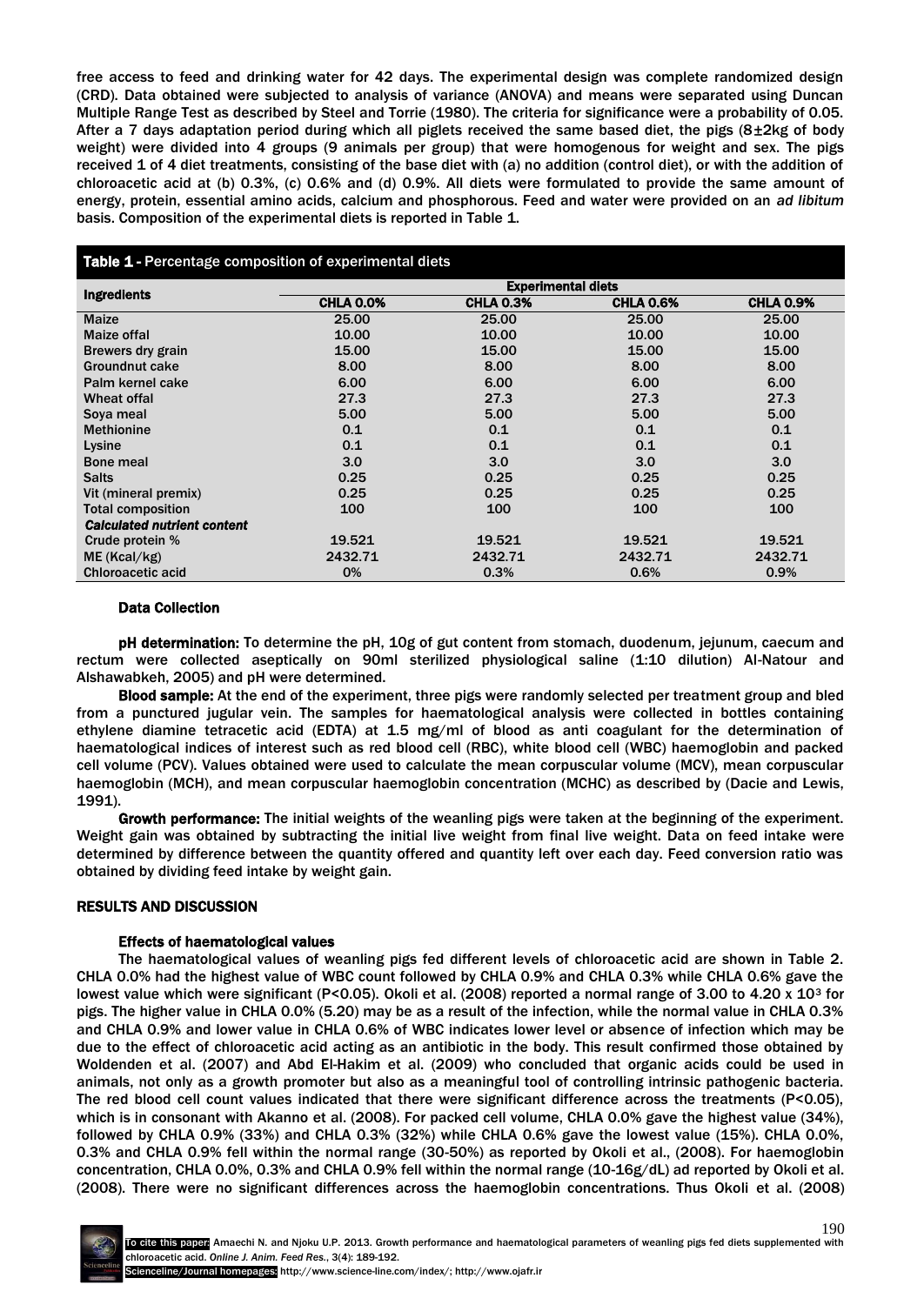reported a normal range of mean corpuscular haemoglobin concentration to be (30-36%) in which all the treatments fell within the normal range. For the control the MCHC falls below the treatments values, this indicates that chloroacetic acid improved the MCHC. There was a significant difference on mean corpuscular haemoglobin (MCH) across the treatments (P<0.05). According to Okoli et al. (2008), CHLA 0.3% and CHLA 0.9% fell within the normal range; CHLA 0.0% fell above the normal range, while CHLA 0.6% fell below the normal range. Significant difference also existed on mean cell volume (MCV) among the treatments (P<0.05).

| <b>Parameters</b>              |                    | <b>Treatments</b>  |                    |                    |            |  |
|--------------------------------|--------------------|--------------------|--------------------|--------------------|------------|--|
|                                | <b>CHLA 0.0%</b>   | <b>CHLA 0.3%</b>   | <b>CHLA 0.6%</b>   | <b>CHLA 0.9%</b>   | <b>SEM</b> |  |
| WBC $(X103ml)$                 | 5.20a              | 3.10c              | 1.70 <sup>d</sup>  | 3.90 <sup>b</sup>  | 0.08       |  |
| RBC (X10 <sup>6</sup> mI)      | 4.30a              | 4.70a              | 4.20a              | 4.80a              | 0.21       |  |
| PCV(%)                         | 34.00a             | 32.00a             | 15.00 <sup>b</sup> | 33.00a             | 2.35       |  |
| Hb(g/dL)                       | 11.20a             | 10.80 <sup>b</sup> | 7.01e              | 11.07a             | 0.06       |  |
| MCHC (%)                       | 32.94c             | 33.75a             | 33.33 <sup>b</sup> | 33.33 <sup>b</sup> | 0.01       |  |
| MCH(pg)                        | 26.05a             | 22.98 <sup>b</sup> | 16.66 <sup>d</sup> | 22.92c             | 0.01       |  |
| MCV $(^{\mu}$ m <sup>2</sup> ) | 79.67 <sup>a</sup> | 68.09 <sup>b</sup> | 50.00c             | 68.75 <sup>b</sup> | 1.45       |  |

## Growth performance

The growth performance of weanling pigs fed chloroacetic acid at different levels is shown in Table 3. There were significant differences between the control and the treatments on final weight and average daily feed intake. This is in agreement with the report of Piva et al. (2002 b) who reported that adding chloroacetic acid to the diet of weanling pigs improve their appetite and have positive effect on weight gain. The production results with respect to daily weight gain and feed conversion ratio was superior in group fed chloroacetic acid as compared to those obtained in the control group (Russel and Diez-Gonzale, 1998).

| Table 3 - Growth performance of weanling pigs fed different levels of chloroacetic acid                                                                                                                      |                   |                   |                   |                   |            |
|--------------------------------------------------------------------------------------------------------------------------------------------------------------------------------------------------------------|-------------------|-------------------|-------------------|-------------------|------------|
| <b>Parameters</b>                                                                                                                                                                                            | <b>Treatments</b> |                   |                   |                   | <b>SEM</b> |
|                                                                                                                                                                                                              | <b>CHLA 0.0%</b>  | <b>CHLA 0.3%</b>  | <b>CHLA 0.6%</b>  | <b>CHLA 0.9%</b>  |            |
| Initial weight (g/animal)                                                                                                                                                                                    | 6.70              | 5.93              | 6.57              | 6.47              | 0.94       |
| Final weight (g/animal)                                                                                                                                                                                      | 11.43             | 11.53             | 12.47             | 12.53             | 0.74       |
| ADFI $(g/animal/day)$                                                                                                                                                                                        | 0.81              | 0.83              | 0.81              | 0.81              | 0.01       |
| ADWG $(g/animal/day)$                                                                                                                                                                                        | 0.05a             | 0.14 <sup>b</sup> | 0.13 <sup>b</sup> | 0.12 <sup>b</sup> | 0.01       |
| Feed conversion ratio                                                                                                                                                                                        | 5.81              | 6.08              | 6.13              | 6.19              | 0.37       |
| a,b. means in the row with different superscript are significantly different from one another (P<0.05). SEM= standard error of the mean; ADFI=<br>average daily feed intake; ADWG= average daily weight gain |                   |                   |                   |                   |            |

There was no significant difference (P>0.05) on feed conversion ratio (FCR) across the treatments. There was a significant difference (P<0.05) between the CHLA 0.0% and other treatments. This implied that chloroacetic acid has slight effect on the daily weight gain of the pigs. This is in line with the report of Piva et al. (2002a). There was an increase in FCR from CHLA 0.3% to CHLA 0.9%. This showed that an increase in dietary inclusion of chloroacetic acid increases the FRC. At the same time, feeding high doses of organic acids may result in reduced feed intake and poor growth performance because of reduced feed acceptance.

| Table 4 - pH values of weanling pigs fed chloroacetic acid at different levels                  |                   |                   |                   |                   |  |
|-------------------------------------------------------------------------------------------------|-------------------|-------------------|-------------------|-------------------|--|
| <b>Parameters</b>                                                                               | <b>Treatments</b> |                   |                   |                   |  |
|                                                                                                 | <b>CHLA 0.0%</b>  | <b>CHLA 0.3%</b>  | <b>CHLA 0.6%</b>  | <b>CHLA 0.9%</b>  |  |
| <b>Stomach</b>                                                                                  | 5.37c             | 4.50c             | 4.33c             | 4.53c             |  |
| <b>Duodenum</b>                                                                                 | 5.28c             | 4.48 <sup>c</sup> | 4.50c             | 4.50c             |  |
| Jejunum                                                                                         | 6.37 <sup>b</sup> | 5.47 <sup>b</sup> | 5.47 <sup>b</sup> | 5.63 <sup>b</sup> |  |
| Caecum                                                                                          | 7.22a             | 6.20a             | 6.40a             | 6.37a             |  |
| Rectum                                                                                          | 7.17a             | 6.01a             | 6.17a             | 6.33a             |  |
| <b>SEM</b>                                                                                      | 0.25              | 0.20              | 0.23              | 0.22              |  |
| a,b,c, means in the same column with different superscript are significantly different (P<0.05) |                   |                   |                   |                   |  |

Table 4 showed the pH of chyme from the gastro-intestinal tracts of weanling pigs fed different levels of chloroacetic acid. The pH of stomach, duodenum, jejunum, caecum and rectum varied significantly among all the treatments (P<0.05). In caecum and rectum, the highest pH values were recorded (6.32 and 6.17 averages, respectively) because appreciable amount of bacteria fermentation takes place there, thereby increased the alkalinity. Lowest pH value was recorded in the stomach, duodenum and jejunum (4.45, 4.49, and 5.52 average, respectively) because undissociated organic acid crossed mucous membrane and were absorbed in the small intestine. This finding is in accordance to Piva et al. (2002 a,b). This will cause reduction of the pH in the small